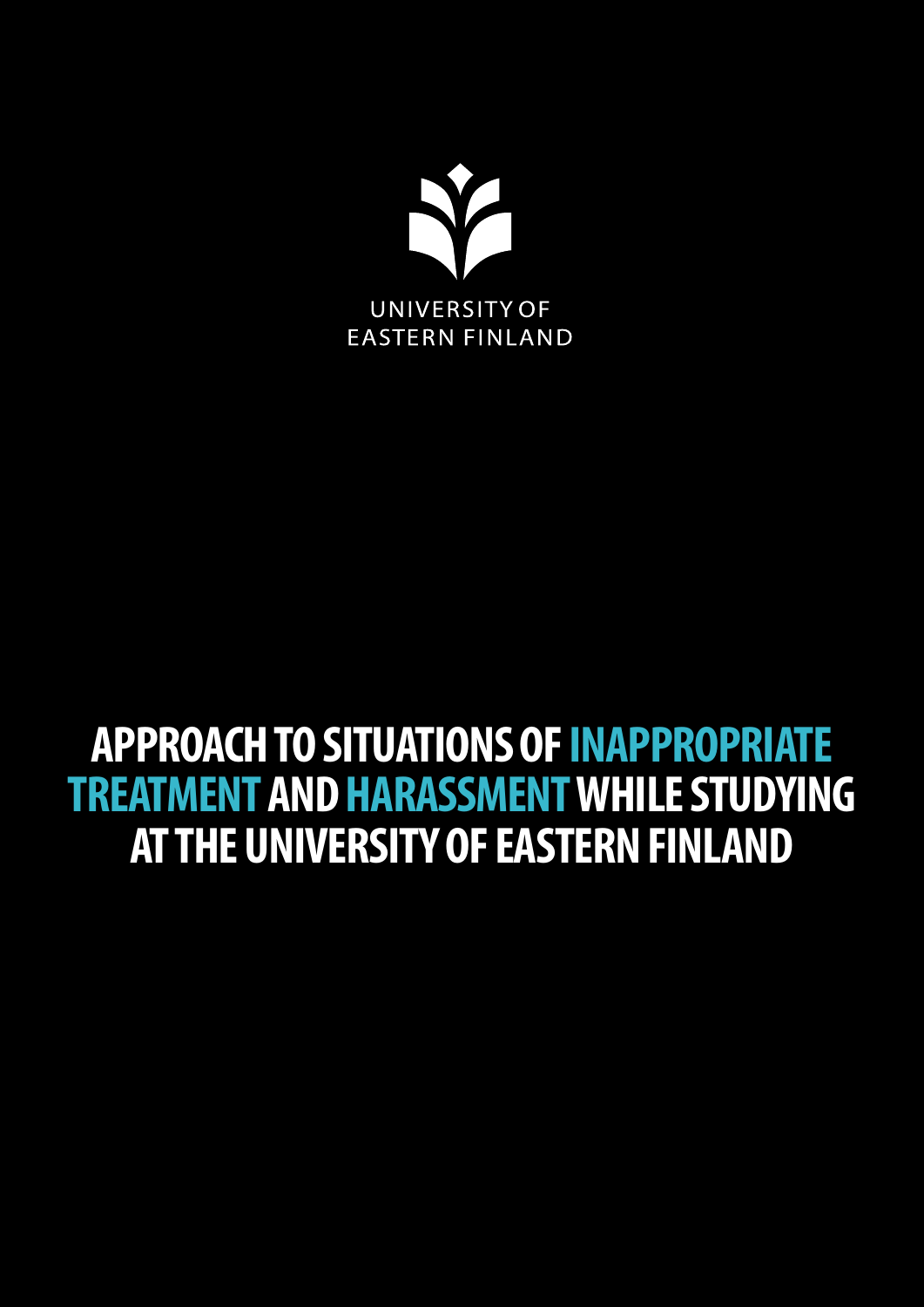# **WHAT IS INAPPROPRIATE TREATMENT?**

Inappropriate treatment is continuous bullying, harassment, belittling, or other form of negative behaviour. Inappropriate treatment can occur between work colleagues or students, between a supervisor and an employee, or between a teacher and a student.

## **BULLYING**

Bullying is the repeated mistreatment of another person, that is, acts or behaviours contrary to law or good practice. There is no precise definition of the concept of bullying. Bullying is manifested, for example, in humiliation, insult, spreading of inaccurate information, isolation and ridicule. Bullying is repetitive and systematic.

## **HARASSMENT**

Harassment is the violation of the dignity and integrity of a person or group of people by creating an intimidating, degrading or offensive atmosphere. Harassment is one form of discrimination. Both deliberate harassment and procedures with insulting consequences are prohibited. For example, racist jokes or the name-calling of a colleague or fellow student of a sexual minority are examples of harassment.

## **RACISM**

Racism is also considered as inappropriate treatment. Racism can appear as discrimination, dismissive or insulting speech habits or wording, or hostile actions. The threatening and oppressive behaviour of an individual is inappropriate behaviour.

## **SEXUAL HARASSMENT**

Sexual harassment means verbal, non-verbal or physical, unwanted behaviour of a sexual nature. The activities intentionally or effectively violate the mental or physical integrity of a person, in particular through the creation of an intimidating, hostile, degrading, humiliating or oppressive atmosphere. Sexual harassment includes insinuation, touching, indecent remarks, sexual comments and messages, suggestions, and situations in which a person's sexual self-determination is being violated.

## **DISCRIMINATION**

Discrimination refers to the treatment of a person or group of people without an acceptable cause in a different way from others in the same situation based on race, national or ethnic origin, skin colour, language, gender, gender identity, age, sexual orientation, political activity, trade union activity, family relationships, health status, religion, opinion, or any other person-related cause. Indirect discrimination is the case where a seemingly neutral provision or practice places certain persons at a disadvantage compared to others.

## **GENDER-BASED HARASSMENT**

Gender-based harassment is undesirable behaviour related to a person's gender, intentionally or effectively violating the person's dignity and creating an intimidating, hostile, degrading, humiliating or offensive atmosphere. Gender-based harassment is not necessarily sexual in nature.

## **NOTE!**

Some inappropriate treatment can also constitute an offence. Such acts include sexual harassment, the dissemination of information offensive to private life, defamation and persecution. In these situations, students and staff must turn to the police (see contact information at the end of the guideline). Competence in these matters lies with the police (see contact information at the end of the guideline).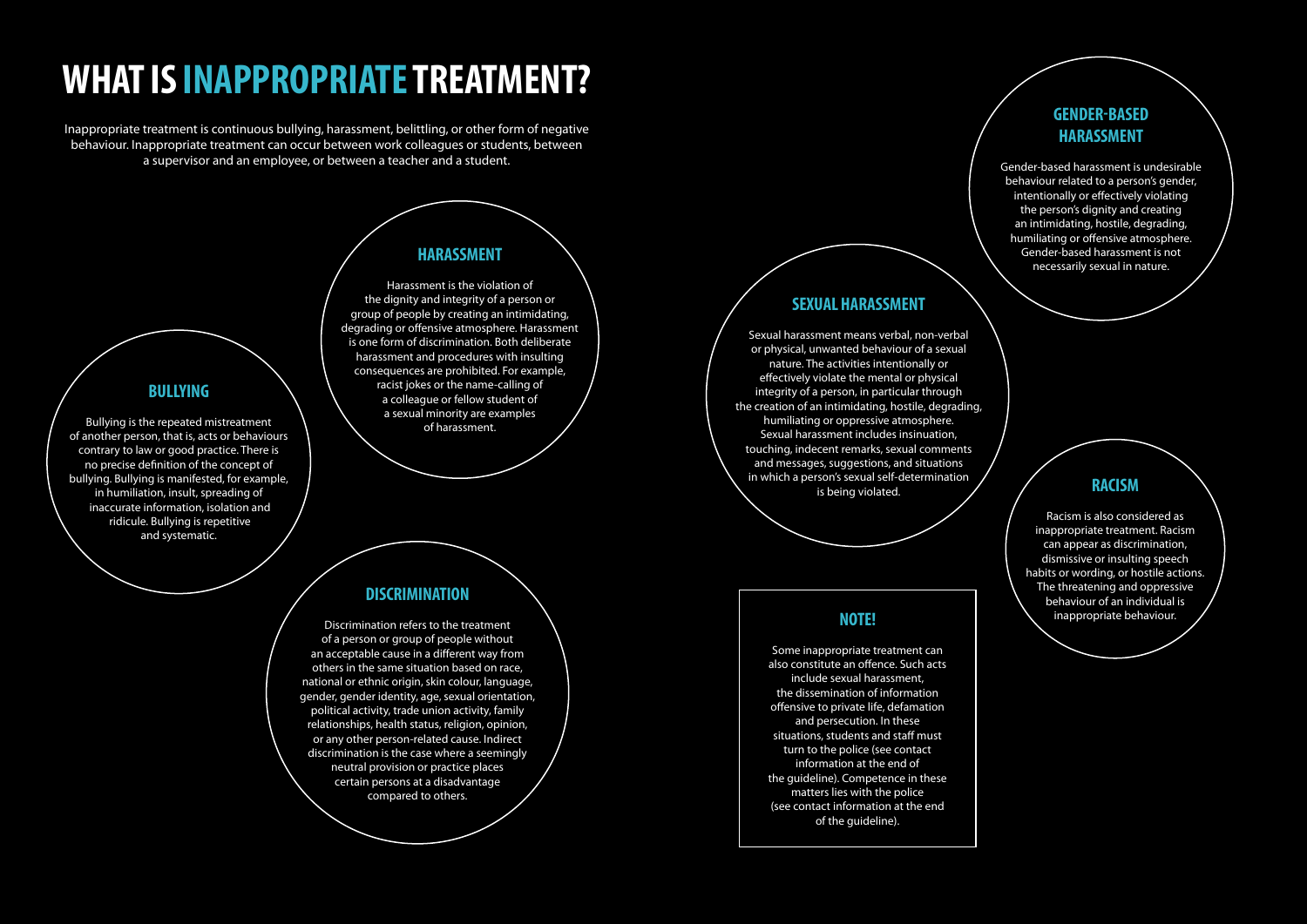## **INTRODUCTION**

The right of the members of the university community (students and staff) to a safe learning environment free from harassment, discrimination and bullying is based on the Universities Act, the Non-discrimination Act and the Equality Act. This guideline concerns situations between students and staff that involve inappropriate treatment, bullying and harassment. There are separate guidelines for harassment between students (see section 2).

The competence of the university in relation to bullying is limited to situations related to studying, conducting studies and working in study or working environments. However, the university cannot interfere with the inappropriate activities of students and staff in leisure time.

The student refers to all students who have the right to degree studies and who are present. The student also refers to students who have other study rights in the University of Eastern Finland. If the student has an employment relationship with the university, the event is judged under labour law and according to the employees' corresponding guidelines (see guideline in Heimo, requires login). Persons with a valid employment contract with the university are included in the staff.

The members of the university community must, by their attitudes and actions, show that no form of inappropriate treatment is permitted in the community. Everyone bears responsibility for the culture of the community.

The members of the community must act objectively at the university and avoid inappropriate treatment and harassment of others. Everyone has a responsibility for their own activities to ensure that we all can enjoy a safe and good study or working environment. Students are required to comply with the study regulations and instructions of the university, individual teachers and administrative staff. In turn, employees are required to comply with the regulations and instructions of the university and their unit. The relationship between teacher and student includes the exercise of power related to guidance and teaching. Any abuse of a dominant position is not permitted.

## **INSTRUCTIONS**

## **Starting points**

- *Inappropriate treatment is unacceptable.*
- *The situations of inappropriate behaviour differ, which means that the university's approach is flexible and takes into account the situation and the legal protection of each party. At all stages of the process, both the victim and the suspect are entitled to use a support person.*
- *The university has designated harassment contact persons, who advise and instruct as necessary.*

## **University contact persons and UEF Student Union contact persons for harassment**

- *University contact persons: Kamu* **>** *kamu.uef.fi/en/student-book/inappropriate-treatment-and-harassment/*
- *The Student Union also has designated harassment contact persons who will assist the student in all cases of inappropriate behaviour and at the various stages of the harassment process. You can communicate with the Student Union harassment contact persons at any time during the harassment process. If you experience inappropriate treatment at students' leisure-time events, you can contact the Student Union harassment contact persons primarily. A university employee can communicate with a university harassment contact person if necessary.*
- *UEF Student Union contact persons for harassment: https://www.isyy.fi/en/services/anti-harrassment-contact-persons.html*

## **Take the following action:**

- *If you experience inappropriate treatment, inform the bully or harasser immediately that you do not accept their actions, and ask them to stop.*
- *Keep track of events. The bully or harasser will not be held accountable unless the events can be verified. Also, keep any emails or other messages.*
- *In the inappropriate behaviour continues, contact a university harassment contact person (see contact information above). The university harassment contact person will immediately inform the head of unit.*
- *When you report an incident to the harassment contact person, please identify the events and present the related documentation. As a student of the university, you can also talk to the Student Union harassment contact person.*
- *Once you have reported experiencing inappropriate treatment, you have a duty to participate in the handling of the matter.*
- *Upon becoming aware from any source of inappropriate treatment, the university harassment contact person will contact the relevant head of unit, and they will agree on the division of tasks to investigate the experiences of inappropriate treatment or behaviour of the various parties. The head of unit must treat objectively a person who feels inappropriately treated.*
- *If necessary, a discussion related to the inappropriate activity will be organised. The discussion is coordinated by the university harassment contact person. The discussion clarifies the situation by asking the parties for their perception of events and recording the views expressed. The aim is to mediate and agree on how to proceed. A memorandum is drawn up on the discussion, including when and how the possible follow-up will be carried out.*
- *The situation can, if necessary, be clarified with the key actors of the unit and with partners, such as the Finnish Student Health Service, occupational health, and educational psychologists.*
- *If inappropriate activity continues after the debate, the staff member will be subject to labour law sanctions: written warning and termination of employment. Students are subject to disciplinary action under the Universities Act: written warning and suspension (fixed-term or per-manent).*
- *The harassment contact persons report annually to the Student Well-being and Study Ability Team (HYRY) on the number of harassment cases per campus and the gender distributions of the targets of harassment. The report contains a brief description of each situation (what happened and what measures were taken).*
- *See police contact information at the end of the guideline.*

# **HARASSMENT BETWEEN 1 STUDENTS AND STAFF**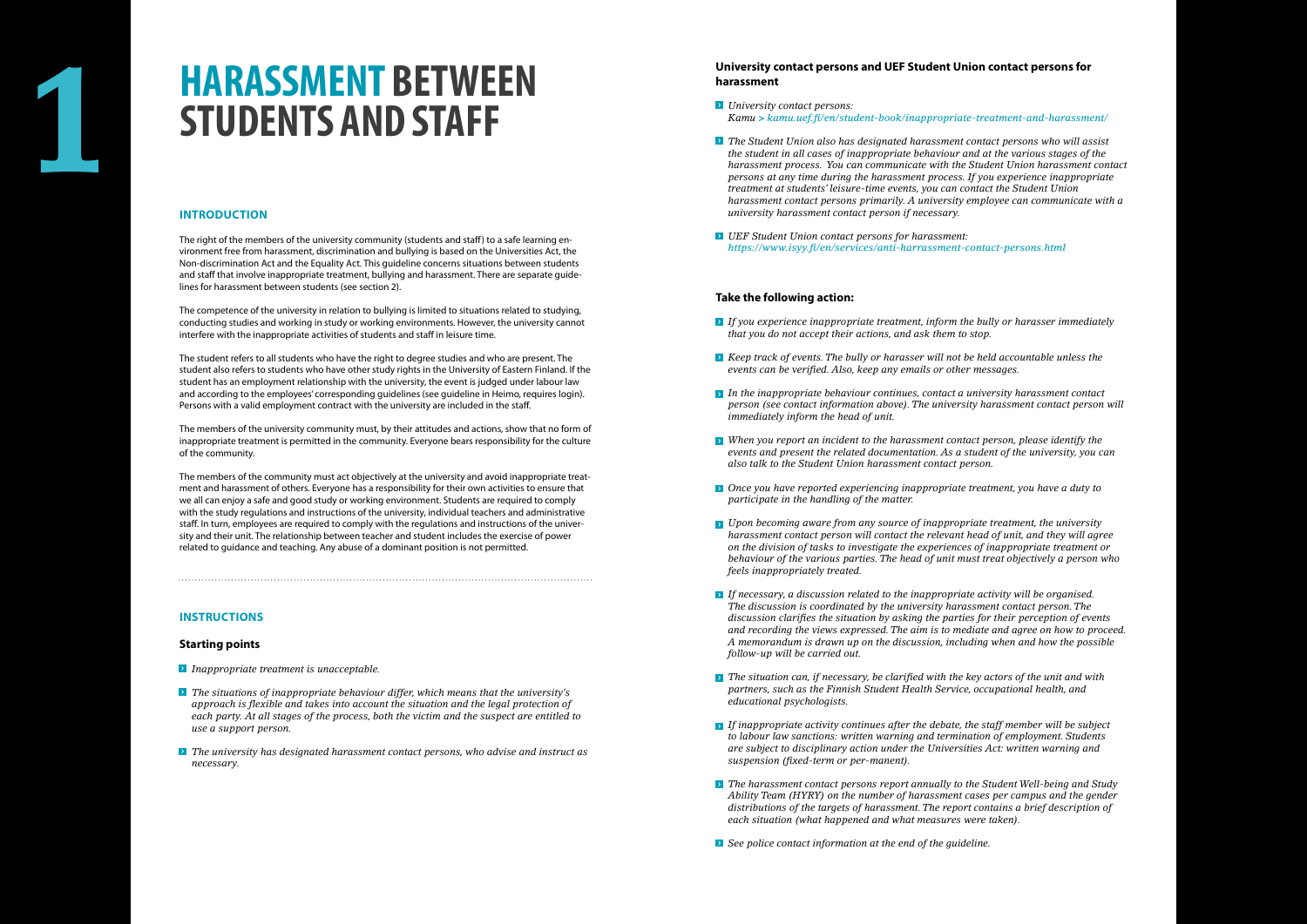# **2 HARASSMENT BETWEEN STUDENTS**

## **INTRODUCTION**

The right of students to a safe learning environment free from harassment, discrimination and bullying is based on the Universities Act, the Non-discrimination Act and the Equality Act. This guideline concerns situations between students that involve inappropriate treatment, bullying and harassment. There are separate guidelines for harassment between students and staff (see section 1).

The student refers to all students who have the right to degree studies and who are present. The student also refers to students who have other study rights in the University of Eastern Finland. If the student has an employment relationship with the university, the event is judged under labour law and according to the employees' corresponding quidelines (see quideline in Heimo, requires login).

The competence of the university in relation to bullying is limited to situations related to studying, conducting studies and working in study environments. However, the university cannot interfere with the inappropriate activities of students in leisure time.

Acts which fall within the scope of criminal law are also not the competence of the university. Such acts include sexual harassment, the dissemination of information offensive to private life, and defamation. In these situations, students must turn to the police (see contact information at the end of the guideline).

The student must act objectively at the university and avoid inappropriate treatment and harassment of others. Every student has a responsibility for their own activities to ensure that all students can enjoy a safe and good study environment. Students are required to comply with the study regulations and instructions of the university, individual teachers and administrative staff. The members of the student community must, by their attitudes and actions, show that no form of inappropriate treatment is permitted in the community. Everyone bears responsibility for the culture of the community.

## **INSTRUCTIONS**

## **Starting points**

- *Inappropriate treatment is unacceptable.*
- *The situations of inappropriate behaviour differ, which means that the university's approach is flexible and takes into account the situation and the legal protection of each party. At all stages of the process, both the victim and the suspect are entitled to use a support person.*
- **The university has designated harassment contact persons, who advise and instruct as** *necessary.*

## **University contact persons and UEF Student Union contact persons for harassment**

- *University contact persons: Kamu* **>** *kamu.uef.fi/en/student-book/inappropriate-treatment-and-harassment/*
- *The Student Union also has designated harassment contact persons who will assist you in all cases of inappropriate behaviour and at the various stages of the harassment process. You can communicate with the Student Union harassment contact persons at any time during the harassment process. If you experience inappropriate treatment at students' leisure-time events, you can primarily contact the Student Union harassment contact persons.*
- *UEF Student Union contact persons for harassment: https://www.isyy.fi/en/services/anti-harrassment-contact-persons.html*

- *If you experience inappropriate treatment, inform the bully or harasser immediately that you do not accept their actions, and ask them to stop.*
- *Keep track of events. The bully or harasser will not be held accountable unless the events can be verified. Also, keep any emails or other messages.*
- *In the inappropriate behaviour continues, contact a university harassment contact person (see contact information above). The university harassment contact person will immediately inform the head of unit.*
- *When you report an incident to the harassment contact person, please identify the events and present the related documentation. As a student of the university, you can also talk to the Student Union harassment contact person.*
- *Once you have reported experiencing inappropriate treatment, you have a duty to participate in the handling of the matter. If necessary, you can always first discuss the matter and the situa-tion with the harassment contact persons.*
- *Upon becoming aware from any source of inappropriate treatment, the university harassment contact person will contact the relevant head of unit, and they will agree on the division of tasks to investigate the experiences of inappropriate treatment or behaviour of the various parties. The head of unit must treat objectively a person who feels inappropriately treated.*
- *If necessary, a discussion related to the inappropriate activity will be organised. The discussion is coordinated by the university harassment contact person. The discussion clarifies the situation by asking the parties for their perception of events and recording the views expressed. The aim is to mediate and agree on how to proceed. A memorandum will be drawn up on the discussion, including when and how the possible follow-up will be carried out. Students participating in the discussion can bring their support persons.*
- *The situation can, if necessary, be clarified with the key actors of the unit and with partners, such as the Finnish Student Health Service and educational psychologists.*
- *If, after discussion, inappropriate activity persists, disciplinary action may be instituted in accordance with the Universities Act if necessary; written warning and suspension for a fixed term.*
- **The harassment contact persons report annually to the Student Well-being and Study** *Ability Team (HYRY) on the number of harassment cases per campus and the gender distributions of the targets of harassment. The report contains a brief description of each situation (what happened and what measures were taken).*

## **Take the following action:**